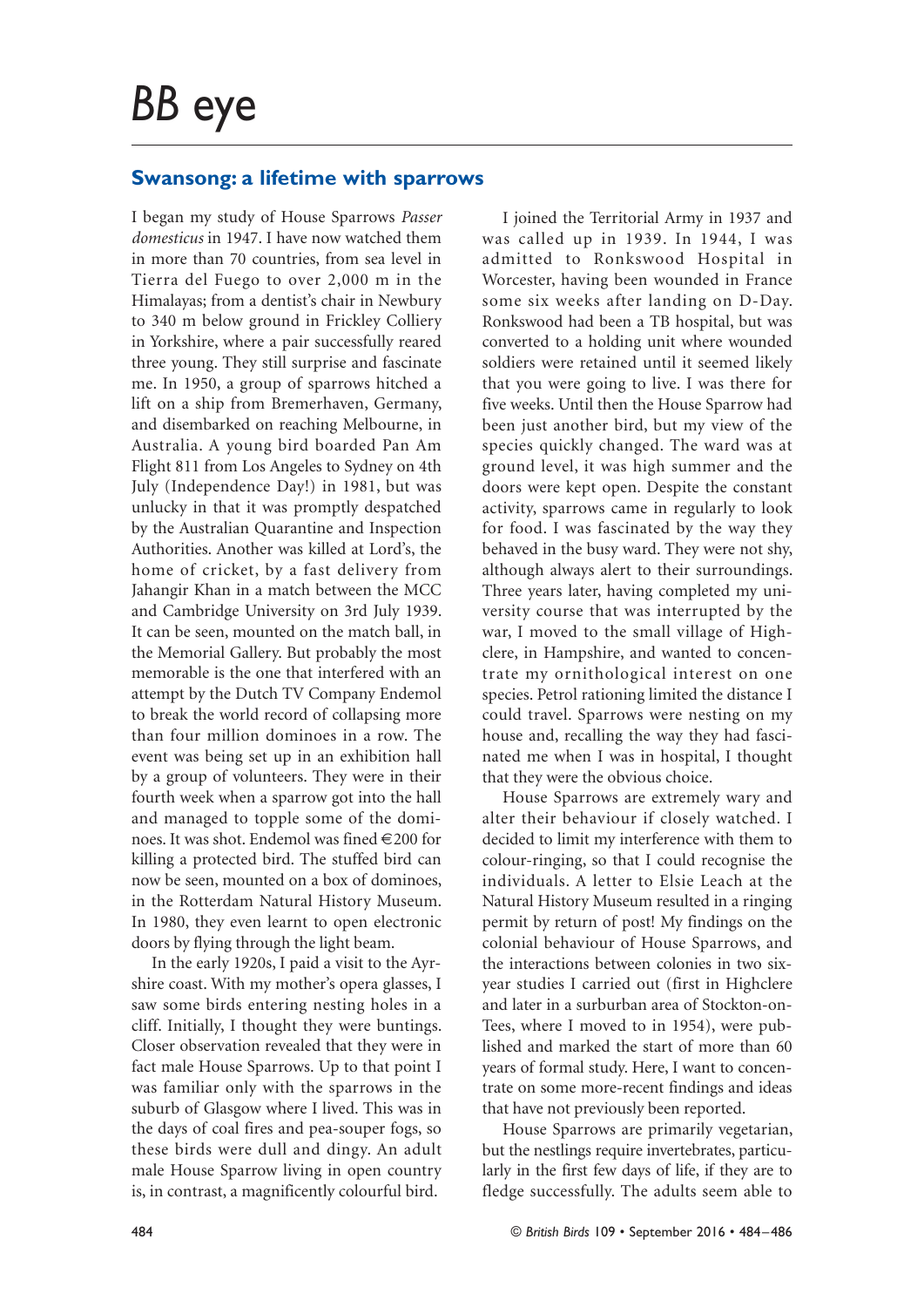|      | <b>Table 1.</b> Breeding-season density of House Sparrows Passer domesticus (no. of individuals per<br>hectare) in two privately built housing estates in Guisborough, Cleveland. |                                      |  |
|------|-----------------------------------------------------------------------------------------------------------------------------------------------------------------------------------|--------------------------------------|--|
|      | Pine Hills (30.0 ha, built 1968–69)                                                                                                                                               | Rivers Estate (35.6 ha, built 1950s) |  |
| 1998 | 4.6                                                                                                                                                                               | 4.0                                  |  |
| 2008 |                                                                                                                                                                                   | L.6                                  |  |

anticipate this. At the beginning of the breeding season, they search the shrubs in my suburban garden in Guisborough, in Cleveland. They appear not to collect or eat invertebrates such as aphids, which makes me wonder if they are just checking their availability.

Urban House Sparrows suffered a significant decline in the 1990s. This was first reported in London, but it was not until the late 1990s that I became aware of it. A subsequent trawl through newspaper articles and local bird reports suggested that the decline had actually started about 1990. In 1998 I carried out breeding-season censuses in two privately built housing estates in suburban Guisborough and repeated these in 2008. Table 1 summarises my results.

In 2008, I also began a study of the sparrows in a nearby social housing estate, Dorset Road Estate. Built in the 1950s, this 10-ha estate had the same density of houses as pre-war social housing estates in the town centre (48 dwellings/ha), but was very different in that the houses are in long terraces separated by large areas of grass. The grassed areas are mown by the council at about five-week intervals during the growing season, allowing the grass to set

seed. There is no chemical treatment so they provide plenty of the invertebrates essential for rearing sparrow chicks. The houses have pantile roofs giving ample nesting opportunities. I carried out breeding-season population counts in this estate during 2008–13 (fig. 1).

The density of 9.8 individuals/ha in 2008 far exceeded the 4–5 individuals/ha I had previously found in some 30 urban/suburban colonies, mostly in the UK but including one each in Ireland and Belgium. Even more surprisingly, there was a remarkable increase over the six years, which requires some explanation, since I cannot believe that this colony is unique in the east of England, where according to the BTO's Breeding Bird Survey urban House Sparrow populations are at best stable.

In previous studies with colour-ringed sparrows, I found that adults searched for food for the nestlings within 50 m of the nest. However, the birds from the Dorset Road Estate that collected food from my garden were travelling at least 200 m. And, earlier in the season, they also collected feathers from this distance. According to a study at the University of Granada, the females invest more energy in laying eggs when the male brings more feathers to the nest. Perhaps they identify such a male as likely to be of more help in rearing the young than a philandering one more interested in seeking another female partner.

The fact that the Dorset Road Estate is characterised by limited road traffic (access is restricted to a single spine road, limited to one direction of flow) piqued my interest, and prompted the hypothesis that one factor in the urban sparrow decline is atmospheric pollution by particulates (nanoparticles) from the exhausts of diesel engines. The respiratory system in vertebrates has evolved to filter out dust not nano-sized particles. This could be an important factor affecting the development of



**Fig. 1.** Breeding-season censuses of House Sparrows *Passer domesticus* on the Dorset Road Estate in Guisborough, Cleveland, showing density (no. of individuals per hectare) during 2008–13.